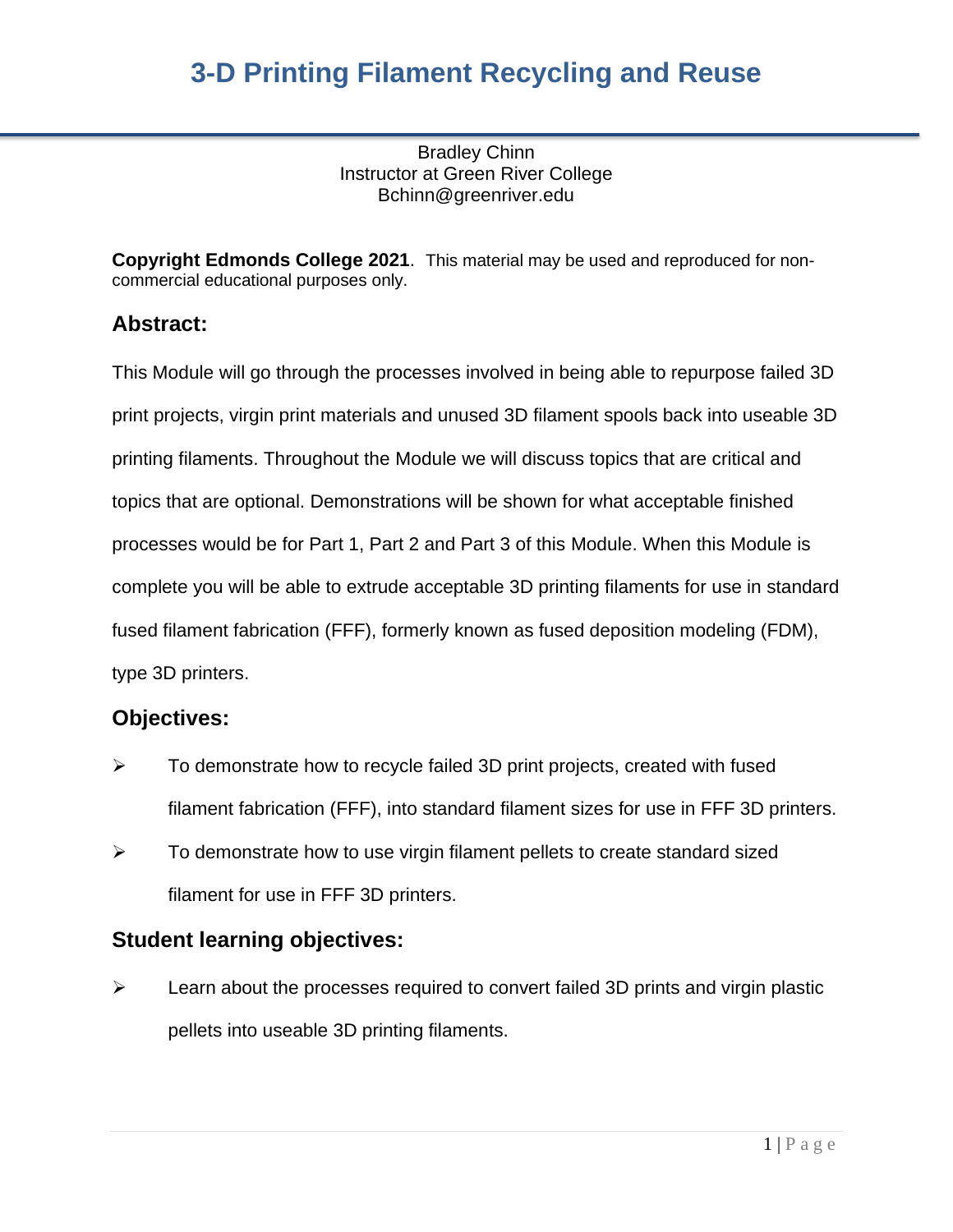$\triangleright$  Learn about the viability of recycling 3D printed filaments to minimize material waste.

#### **Keywords:**

3D printing

Filament recycling

Filament extruding

#### **Module data:**

**Type of Module:** Demonstration in the classroom

**Intended grade levels:** Intermediate Schools (7-9), Secondary Schools (9-12), Post-Secondary and Vocational Schools

#### **Time Required:**

**Part 1:** Sorting of material and gathering enough material can range in time depending on the number of sources creating needed material. Minimum amount recommended would be 1kg (2.2lbs) of failed/scrap prints.

**Part 2:** Approximate time is one (1) hour from shredding to extrusion. Actual demonstration times will vary depending on student load and availability of equipment and materials. Additional time is needed for adjusting extrusion rates and filling filament spools. This demonstration can also be done with virgin resin pellets of the desired material.

**Pre-requisite knowledge:** Familiarity with FFF processes and the range of temperatures at which different filament types melt.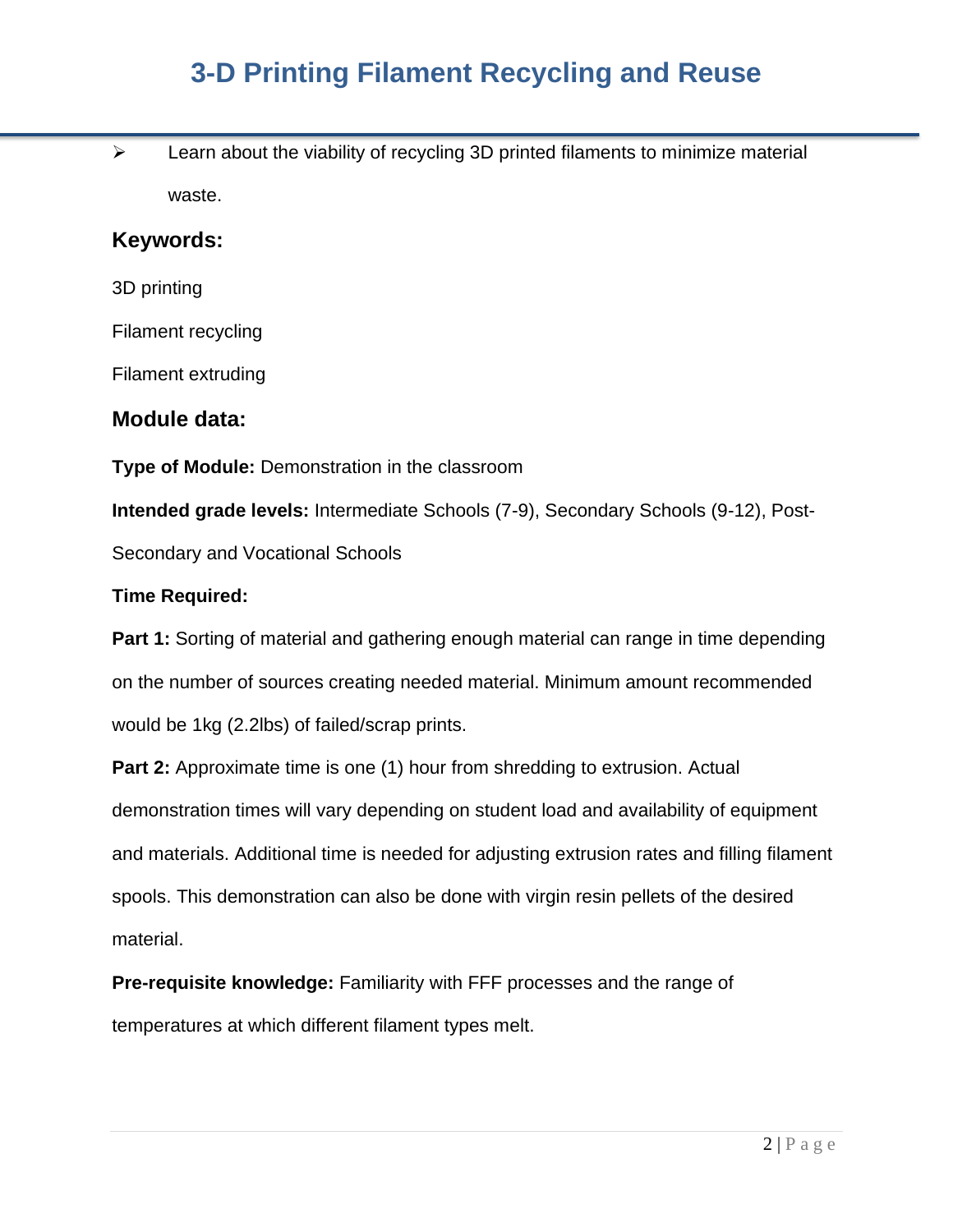### **Equipment and supplies needed:**

- □ Filament Extruder [\(Felfill, Protocycler+](about:blank) or [FilaStruder\)](about:blank)
- Filament Spooler
- □ Filament Recycler/Grinder (Generic blender, food processor or paper shredder)
- $\Box$  Sifter/Separator (Any type of grating with holes that are no larger than 5mm)
- Dehydrator
- □ Storage bin
- $\Box$  Failed 3D prints, unwanted 3D prints or virgin filament pellets
- □ Measuring tool (caliper)

### **Categories:**

Additive manufacturing

Polymers/Plastics

Recycling

### **Curriculum overview:**

Sorting 3D print materials for filament recycling purposes.

Preparing failed print and virgin filament materials for repurposing.

Adjusting filament extrusion to meet 3D print machine standards.

Cause and effect of filament recycling failures.

#### **Instructor notes**

• Before using this demonstration, make sure that all equipment and materials are in satisfactory working condition by prior to. Make sure that all scrap to be used is dried for a minimum of 12 hours prior to turning back into filament. Make sure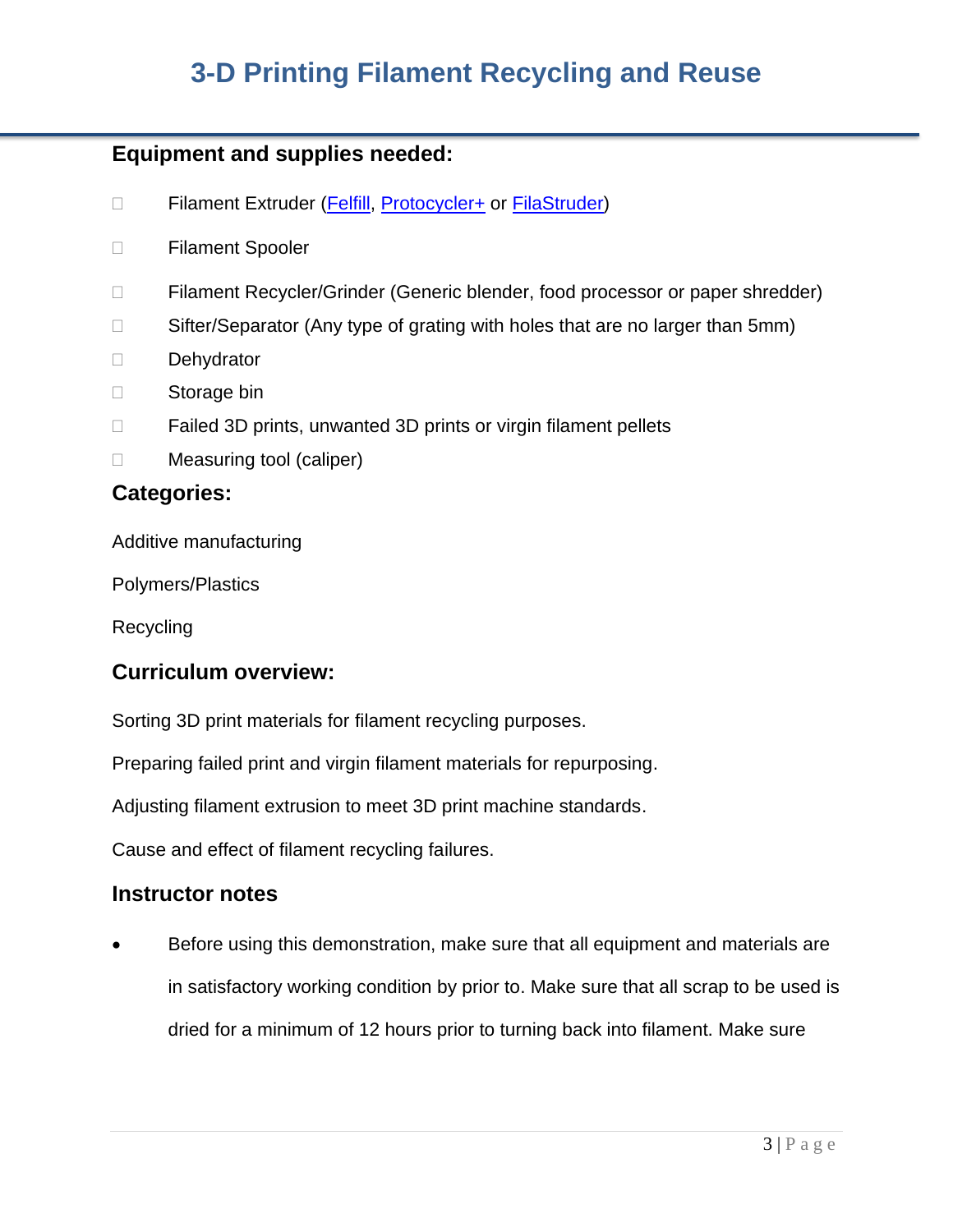that all scrap has been properly sorted as mix-ins of different materials will cause filament failure when used in a 3D printing machine or during extrusion.

- This demonstration will primarily focus on reusing PLA filaments as it is the most common print material.
- Filament extruders and spooler setups vary across the manufacturers for process and price and will cost around \$600 total for the two (2) pieces of equipment. There are DIY alternatives, but require a good deal of ingenuity and resources. This demonstration will show the general process of turning 3D scrap material back into useable filaments.
- Grinders or shredders can be used. An old paper shredder can be used on thin failed/scrap 3D prints or rafts and brims. Larger parts can be broken down using an old pillow case or bag that won't fall apart when hit with a dead blow (sand filled and soft faced) hammer or metal hammer. Please note that in using this method all proper PPE should be used such as protective eyewear and gloves. Blenders and food processors work well to turn larger pieces into smaller pieces. Blenders generally have a larger volume compared to food processors, but food processors have shown a more consistent breakdown of pieces to smaller sizes. When using a blender or food processor, make sure not to run the machine for too long or the material inside will begin to melt due to heat buildup in the material from being processed.
- Sifters/separators can be made or purchased. Household colanders with different mesh sizes can be used.  $1" \times 2"$  wood from a home improvement store with wire mesh can be used to create the necessary sifters. It is recommended to have at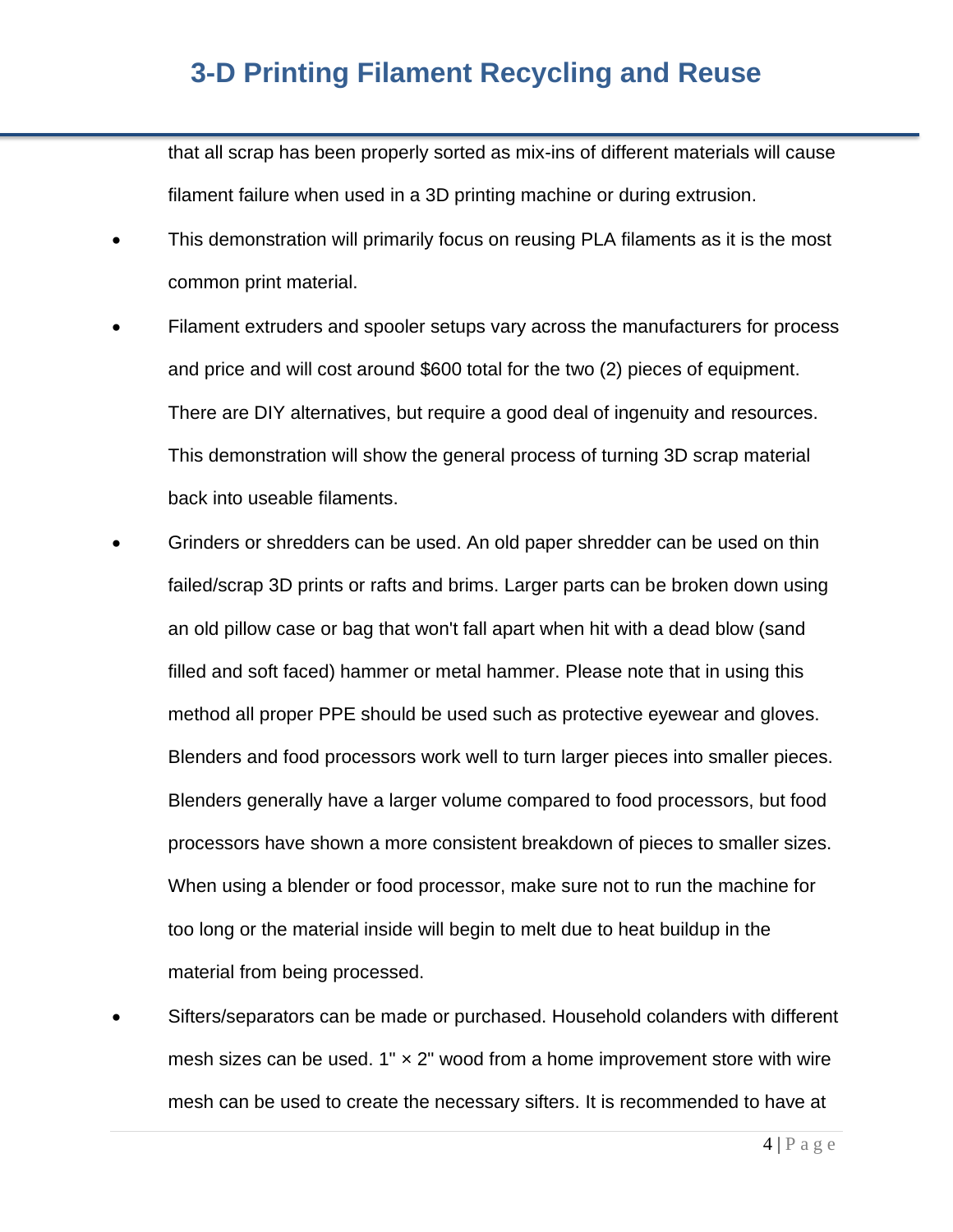least two (2) different sizes with the smallest mesh size being a maximum of 5  $\text{mm}^2$  or less than 0.25 in<sup>2</sup> openings. Shredded or ground materials larger than the smallest separating size mentioned before will need to be reground or shredded to get to the smallest required size. For sorting, you can stack the sifters/separators on top of each other from largest mesh (top) to smallest mesh (bottom) with all material reaching the bottom being of acceptable for use in the extrusion process. Any pieces of material that don't make it to the last separator will need to go through the appropriate shredder/grinder one more time to be reduced in size.

• Prior to the demonstration, you will want to set aside material that has been properly dried for a minimum of 12 hours in a food dehydrator. One of the other methods available is using a portable dehumidifier. However, drying times may vary greatly depending on the atmosphere, the amount of material being dried, the drying volume, dehumidifier capacity and electricity. If a dehydrator is not available, most classrooms are acceptable drying environments as long as there are no doors that lead directly outside or windows that are regularly left open for air circulation. Materials can be left in the classroom to air dry and achieve acceptable dryness. Other alternatives for drying are ovens, but most ovens do not offer temperatures below 100°C (212°F) and can cause the material to melt during drying. If the oven has a warm setting it will be warm enough to facilitate drying of the material without bringing the material to its melting point. Ideal temperatures will range between 49°C (120°F) and 60°C (140°F) for drying the material. If drying multiple layers of material, make sure to leave at least 4 cm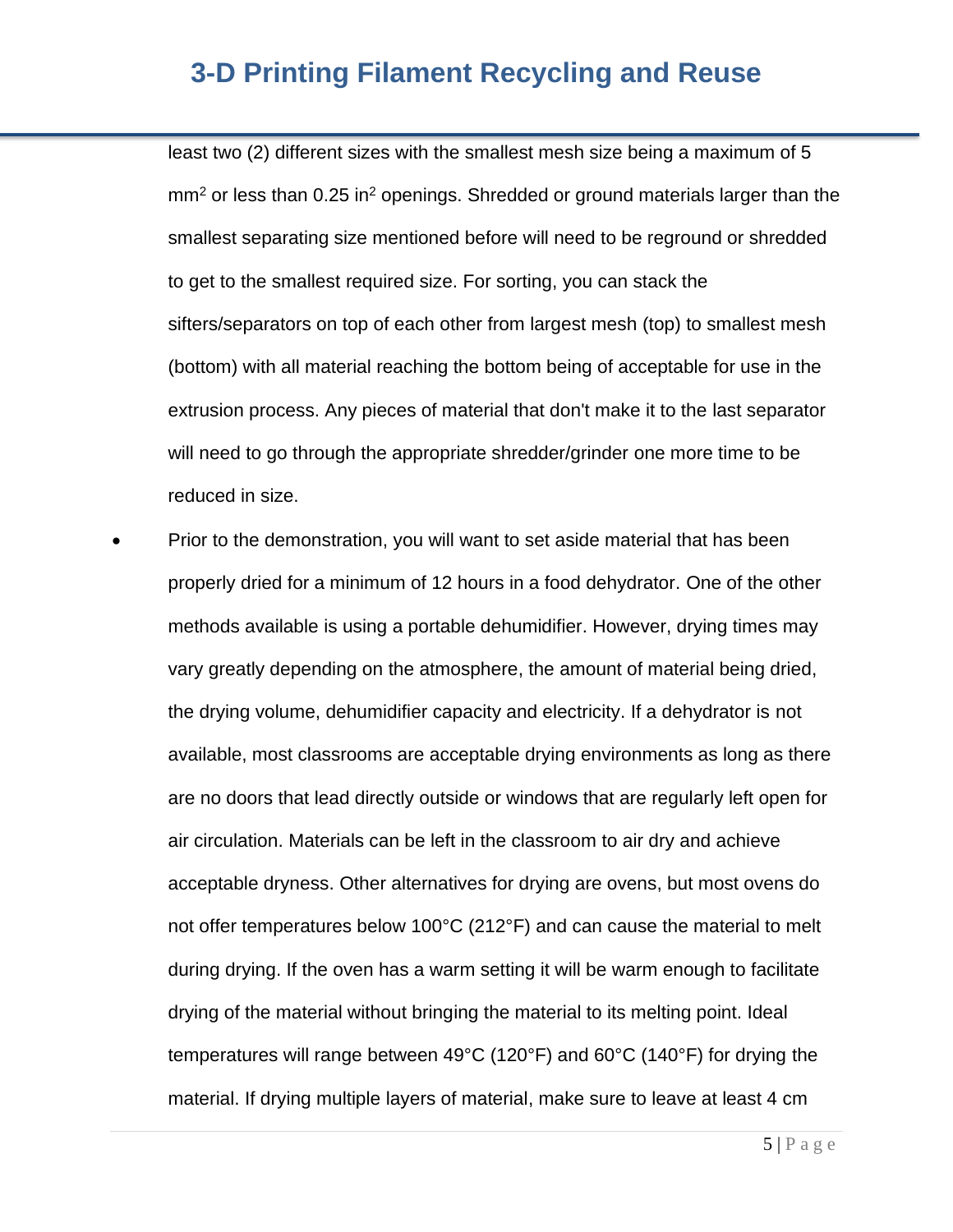(1.5 in.) between the layers for air circulation. Drying times will vary for all setups and in most cases longer is better.

- Making sure that all the material is separated, dried, and properly sized to obtain the best results possible while re-extruding.
- This demonstration is best done once for an individual cohort to allow for a sufficient buildup of material for use. A standard spool of 1.75 mm and 2.85 mm filament weighs 1 kg (2.2 lbs.). Recycling and reuse of these materials yields approximately the same with differences in the yield from contaminants, humidity or inconsistent extrusion.

### **Module process**

You will be going through the process of sorting, separating and recycling failed or unwanted 3D print projects back into usable filament for use in 3D filament printers. The topics that will be discussed are intentionally left open, for instructor to student discussion, through this handout as to why certain things happen with different materials or why a certain outcome happens. This is to encourage participation and to clarify topics that may be confusing or misunderstood to the students. Some of the stages of this demonstration should be completed prior to the actual demonstration of using your recycled 3D projects and/or virgin material pellets, but during this demonstration the instructor will go through the various stages of sorting and separating. This will lead to ideal results when creating your new recycled filament. Since there are several manufacturers of filament recyclers available and we can't demonstrate all of them, the general terms will be used. The reason for that is because the process of extruding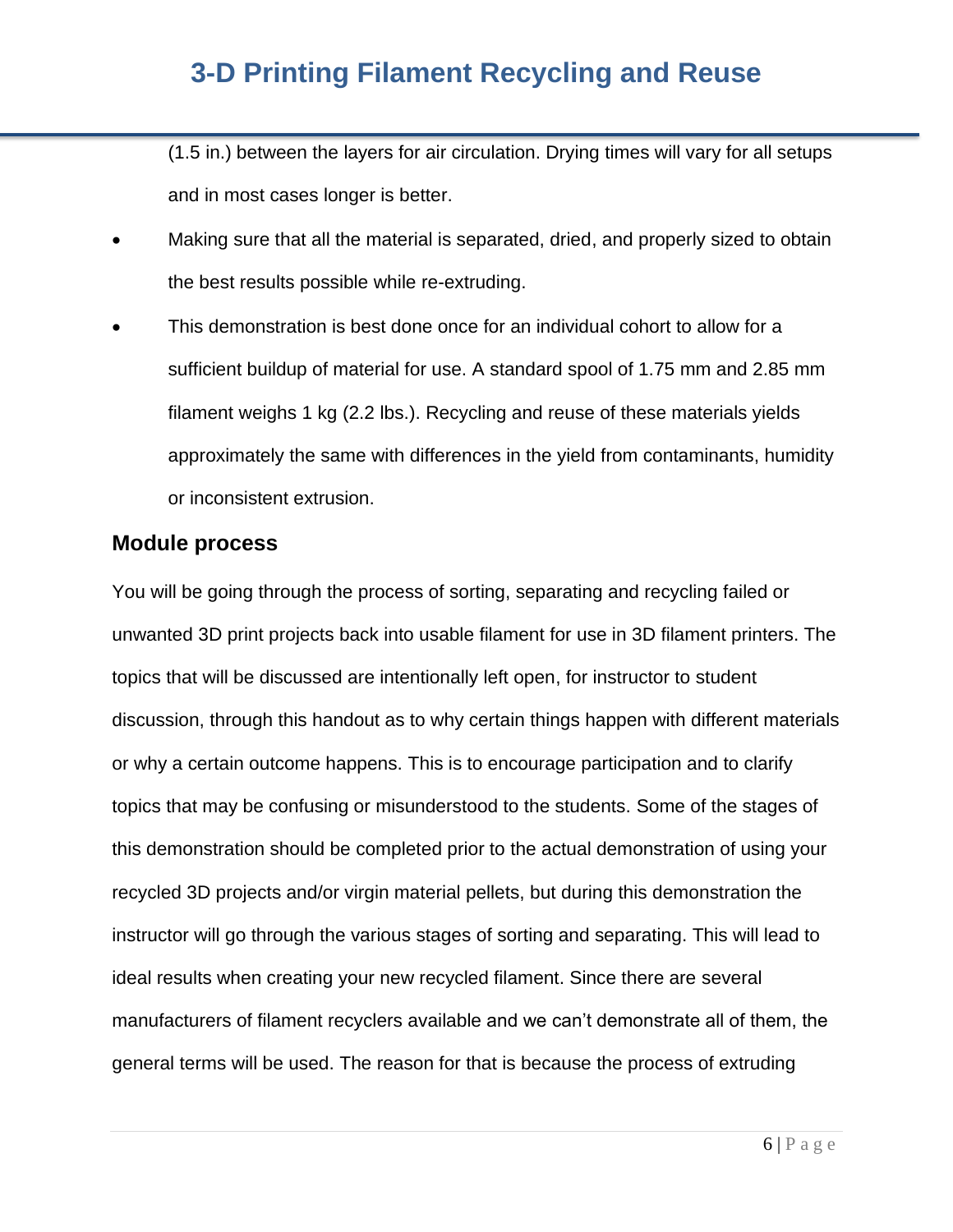filament is similar for all manufacturers, but each manufacturer may have their own niche in the process that makes their process different from the rest.

#### **Module procedures:**

#### **Abstract**

This Module will go through the processes involved in being able to repurpose failed 3D print projects, virgin print materials and unused 3D filament spools back into useable 3D printing filaments. Throughout the Module we will discuss topics that are critical and topics that are optional. Demonstrations will be shown for what acceptable finished processes would be for Part 1, Part 2 and Part 3 of this Module. When this Module is complete you will be able to extrude acceptable 3D printing filaments for use in standard fused filament fabrication (FFF), formerly known as fused deposition modeling (FDM), type 3D printers.

#### **List of supplies and equipment**

- $\Box$  Failed or unwanted scrap 3D prints
- □ Virgin material (i.e. PLA, ABS or etc.) pellets
- $\Box$  Separators (i.e. mesh bottom containers, colanders or etc.)
- □ Storage bins
- □ Shredder/Grinder (i.e. Paper shredder, food processor, blender or industrial grinder)
- $\Box$  Dehydrator (i.e. desiccant, food dehydrator, oven or filament specific dryer)
- Filament Spooler
- □ Filament Extruder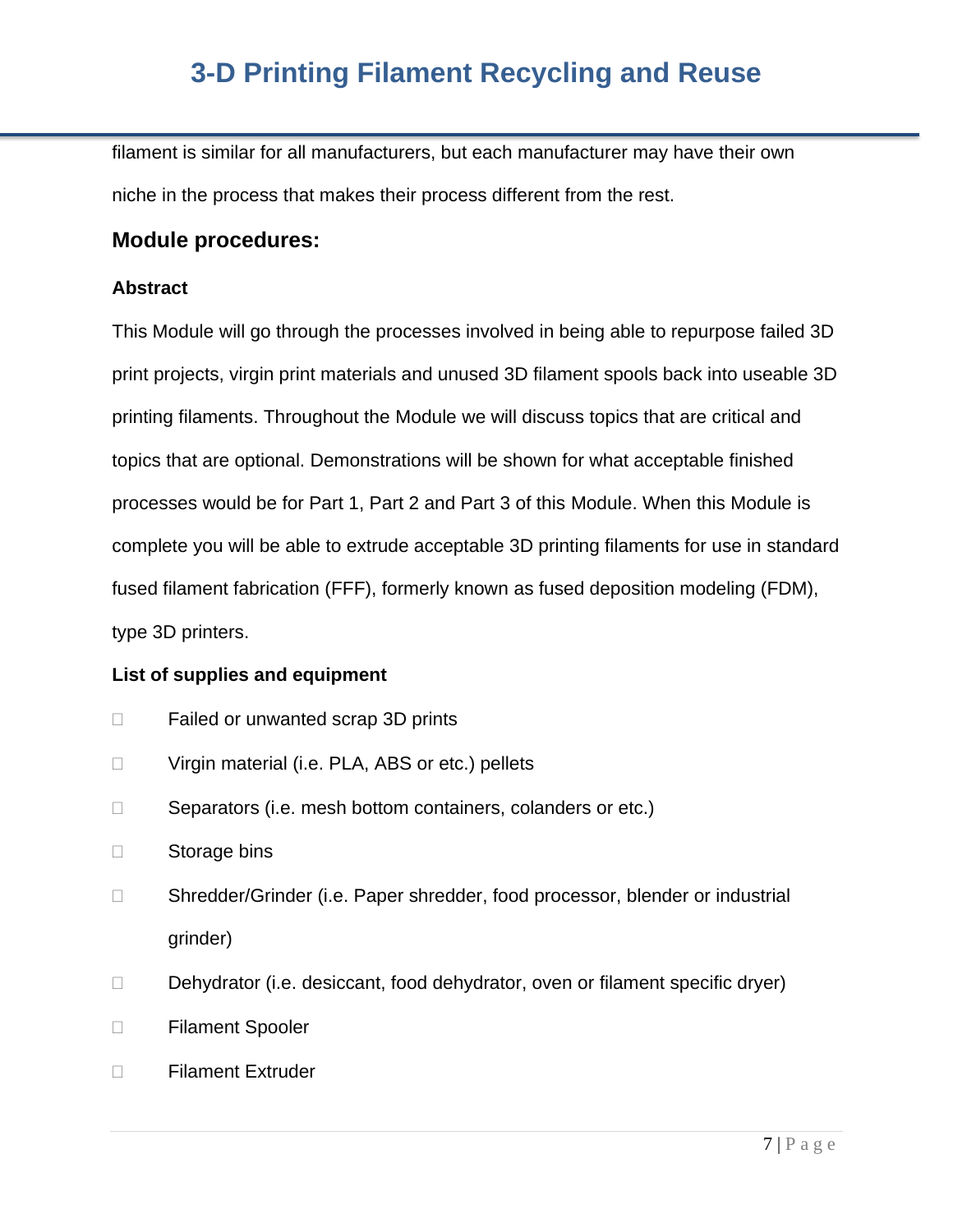#### Dial/Digital/Vernier Caliper

### **PART 1: Sorting 3D print materials before filament recycling.**

- In a general classroom environment, there are very few exact methods of identification possible for 3D print materials. This makes it more critical to maintain proper separation of materials. Maintaining good recycling habits with failed and scrapped 3D prints will help to make sure there are no contaminants within the different types of filaments.
- Prior to this demonstration in a class setting, materials should be gathered, separated and stored with the intention to use them as raw material. Failed 3D prints should be stored in separate containers for materials such as PLA, ABS or PETG.
	- o There are subtle visual differences between common materials such as PLA and ABS. There are chemical differences between PLA and ABS that create a different smell in their molten state.
	- $\circ$  PLA is smoother looking and shiny while the colors are more saturated. PLA gives off a distinguishable burnt sugar smell due to its biodegradable nature when it reaches its molten state.
	- $\circ$  ABS colors are mostly matte with less intensive colors. ABS filaments have a chemical smell when it was molten.
- The next step after sorting the different types of filament would be to identify the size of the different pieces to determine which ones will need more processing. This process will make more sense in the next part of this Module when we start breaking down the materials to acceptable sizes for use in extruding filament.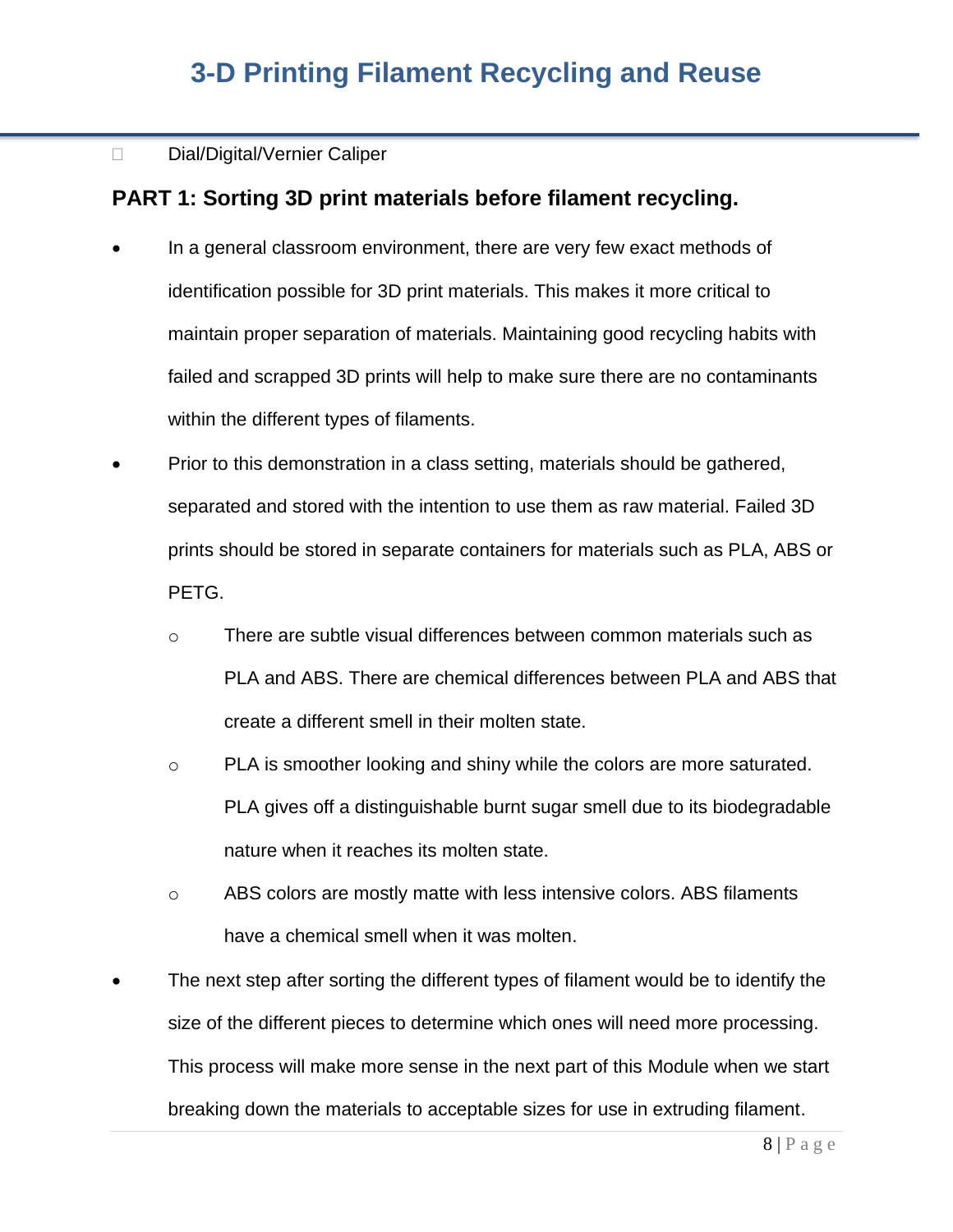### **PART 2: Breaking down the material to useable sizes for extrusion**

- Gather material of different sizes, but of the same material type (i.e. PLA, ABS, PETG etc.).
	- o Example: Ideally you will only be dealing with one type of filament at a time. Mixing filament types will cause issues for extrusion of the final filaments.
- Setup grinder/shredder or various sequences of machines to process the material to the desired size.
	- $\circ$  This is when you will be doing most of the processing of the filaments down to smaller pieces that are acceptable to use in the extrusion process.
	- $\circ$  If using a blender/food processor, you will want to make sure that you do not blend the materials for too long because they will generate heat and become pliable or soft and begin adhering to objects in the blender/food processor. While processing the material to smaller parts, consistency is key. Stirring up the containers to move larger objects to the bottom or pouring out the contents into strainers that have certain size openings to single out pieces that are too large to pass through is essential.
- Setup the different sizes of separators. It is ideal to setup the largest separator at the top and the smallest at the bottom. Material that reaches the bottom separator will be considered an acceptable size.
	- o There are many different ways to use these separators. You can use a kitchen colander if it has the correct size openings. In most cases you will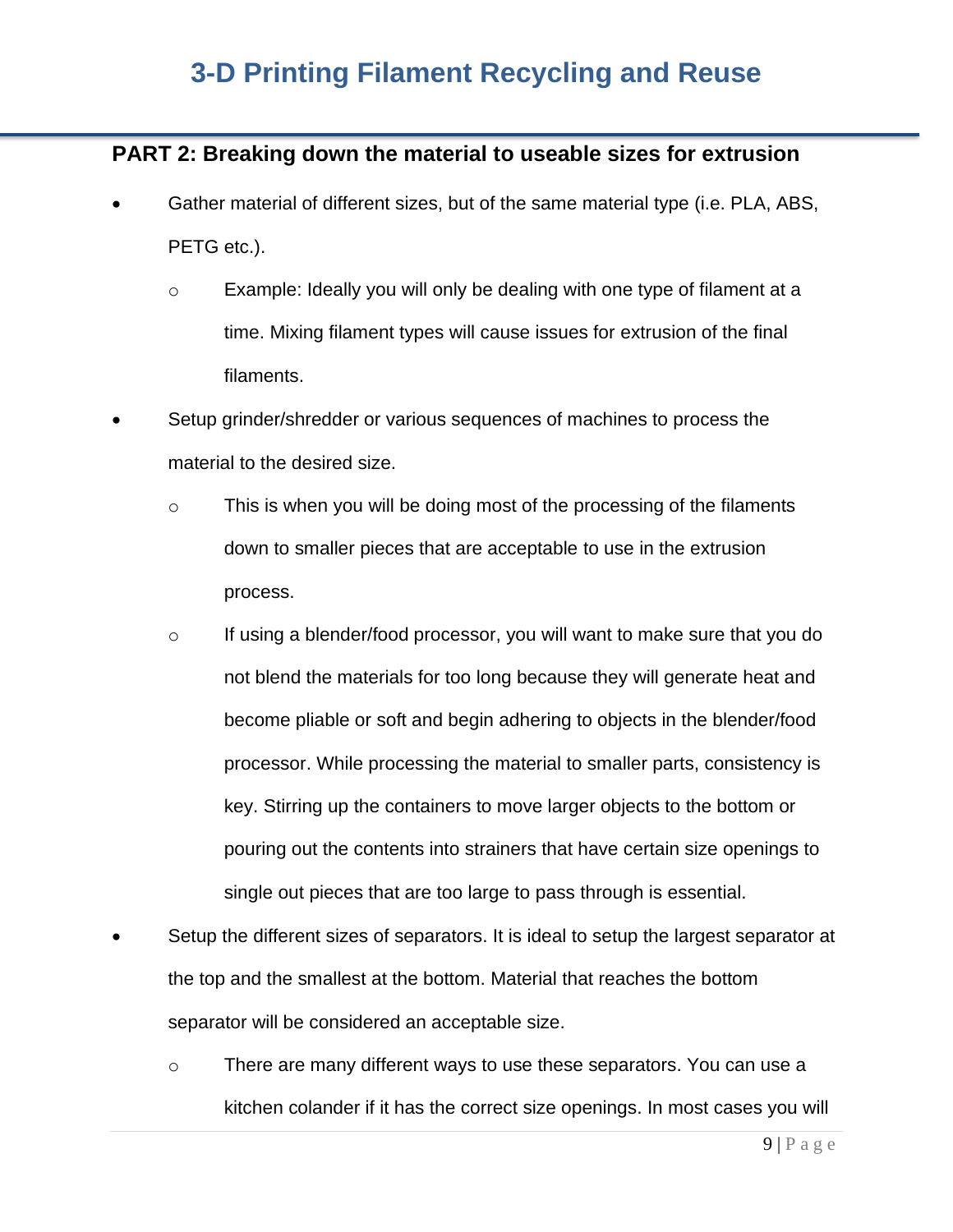want a minimum of two (2) different size opening colanders for this process. A larger one that allows some pieces that may only need to be broken down a little more and then a final one that has openings no larger than 5 mm or  $2/10^{th}$  of an inch.

- $\circ$  Separator alternative: you can use a few 1 in.  $\times$  2 in. wood pieces from a hardware store, cut them down to form a square frame and attach a mesh screen to the bottom. The mesh screens would be the openings that separate the pieces that can be used and the pieces that needs to be processed further into smaller pieces.
- o Break down any pieces that are too large to be ground or shred. These large pieces can be broken down using a sturdy bag (i.e. pillow case or old sheet wrapped around the pieces or anything that won't break down during the hammering and leave contaminants in the final product) and smashed inside with a hammer. This is a crude method of bringing down these pieces to size, but it is one of the most effective methods that are available.
- $\circ$  It is a subjective opinion as to which pieces are too large to move on and need to be processed into smaller pieces, but the final goal is to have somewhat uniform ground pieces that are no larger than 5 mm or  $2/10<sup>th</sup>$  of an inch in any given dimension (i.e. length, width and height). Refer to Figures 2.1, 2.2 and 2.3 for pictures of acceptable sizes of materials.
- $\degree$  After the pieces have reached their acceptable size of 5 mm or 2/10<sup>th</sup> of an inch they will need to be dried before reaching the extruding step.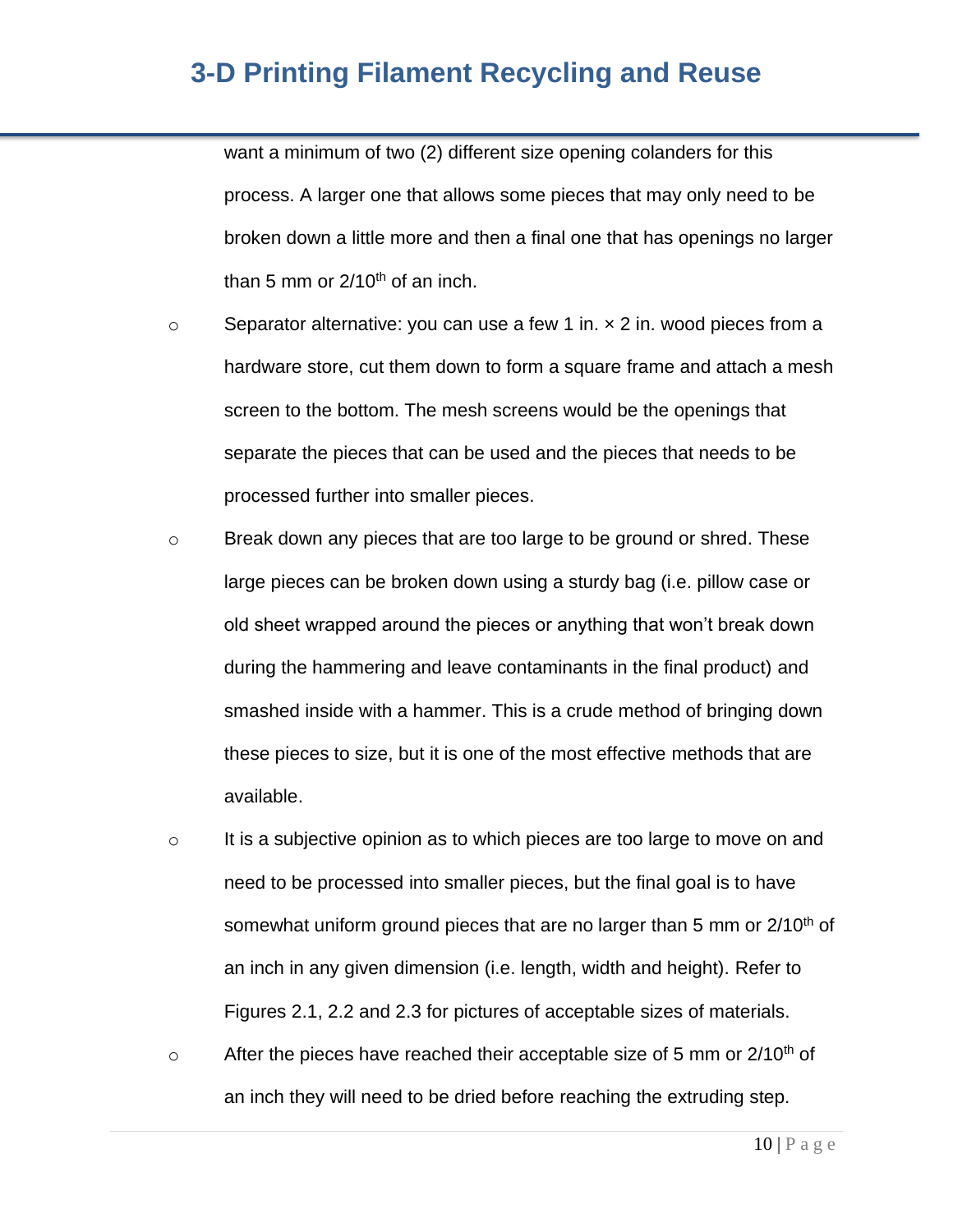Drying will help to prevent any excess moisture build-up from affecting the finished filament.

- o There are several methods of drying that can be used. A food dehydrator is one of the most practical for the temperatures that are needed to dry the filaments. If the material doesn't need to be used right away it can be stored in a plastic box that has a locking lid with a seal and place reusable desiccant packs inside the plastic box with the material. The reusable desiccant packs passively absorb excess moisture. You can also use standard ovens, but it is advised to not put the filament into the oven until it has reached the appropriate temperature. However, most standard kitchen ovens are not able to consistently hold the low temperatures that are needed for drying filament and materials.
- $\circ$  Drying times will vary depending on the environment that the material will be able to dry in.
	- PLA should be dried at  $122^{\circ}F$  (50 $^{\circ}C$ ) for more than 3 hours.
	- ABS should be dried at  $149^{\circ}F$  (65 $^{\circ}C$ ) for more than 3 hours.
- o Making sure that your material is dry prior to extrusion and use in a 3D printer makes for the most ideal scenarios, but just because the material was dry when it was made doesn't mean that it remained dry while it sat around. With each step in the process to making it to the 3D printer there are more chances for the filament to absorb moisture.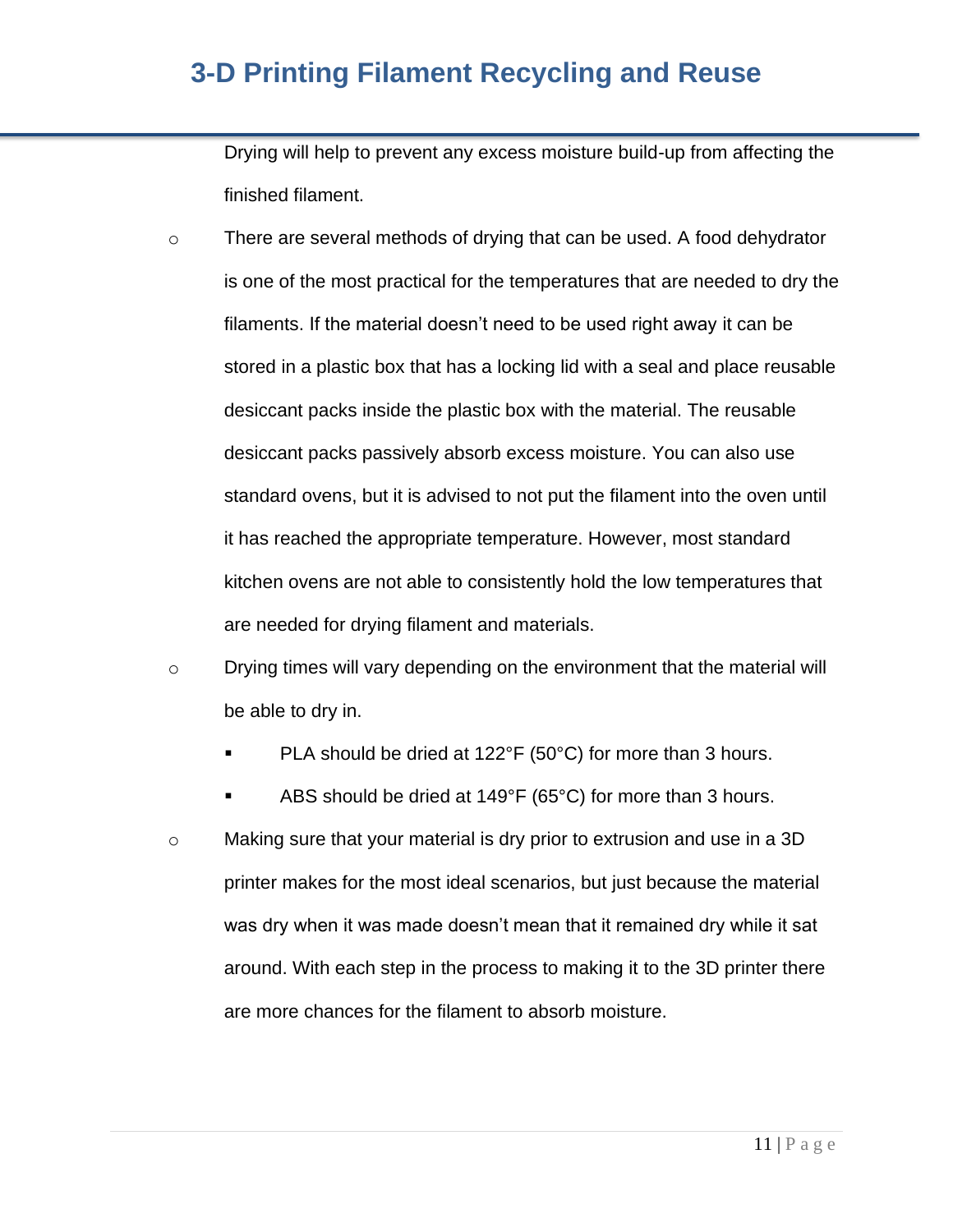

**Figure 2.1:** These failed prints are too large to be used for extrusion. The pieces are



greater than 5 mm or 2/10ths of an inch in all dimensions of Length  $\times$  Width  $\times$  Height.

**Figure 2.2:** These previously shredded materials are still too large to be used for extrusion. Again, the pieces are greater than 5mm or 2/10ths of an inch in all dimensions of Length x Width x Height.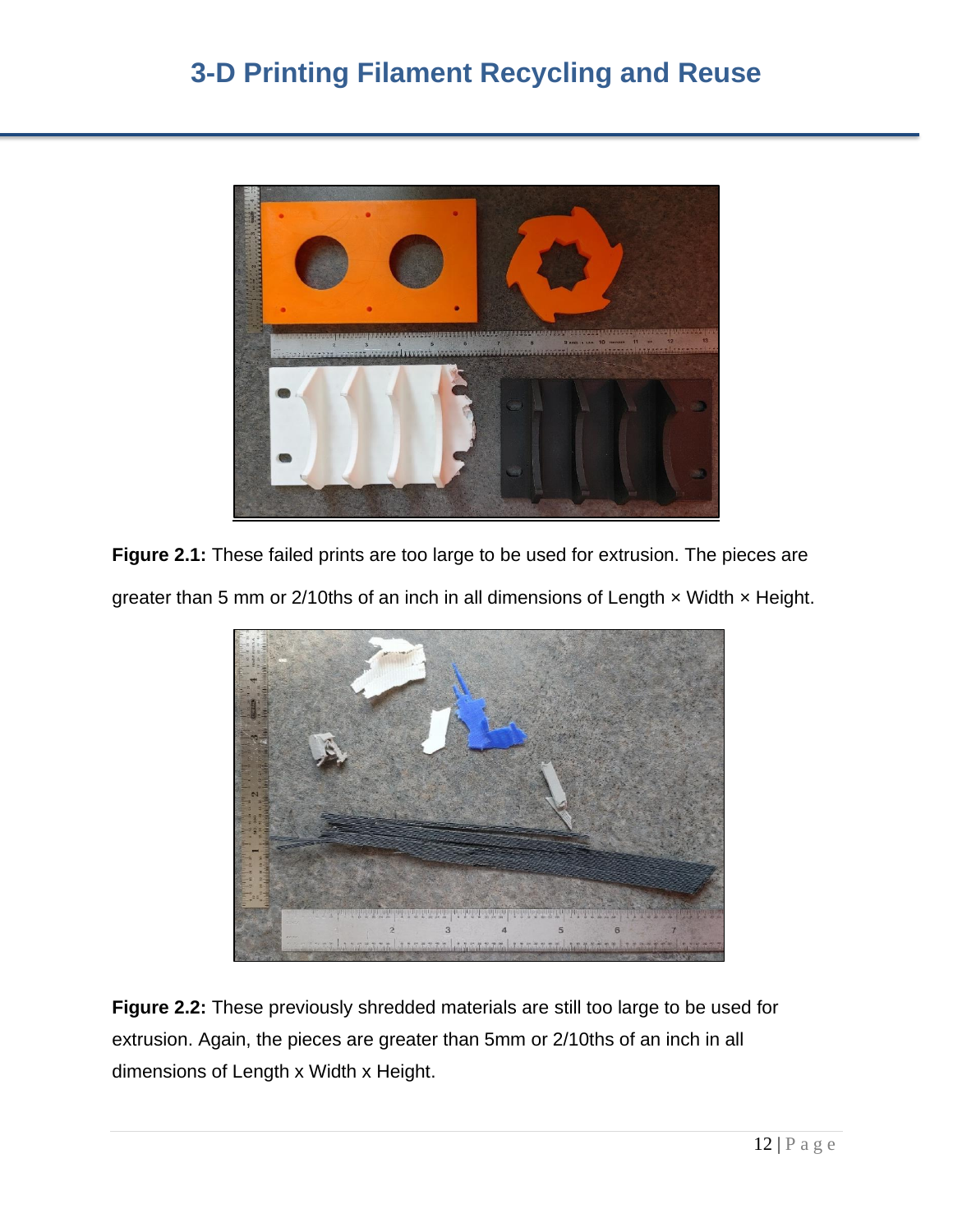

**Figure 2.3:(**Left) These previously shredded materials are acceptable for use in the extruding process. The pieces are under 5mm or 2/10 in. in all dimensions and are consistent in sizes.

(Right) These pieces are virgin pellets from a manufacturer, have never been extruded and are ideal for use in the extrusion process. You'll notice that the pieces are cylindrical in shape that has a diameter less 5mm or 2/10ths of an inch and an overall length that is less than 5mm or 2/10ths of an inch. As they are solid pieces, they make for a very uniform compression of material through the extrusion process.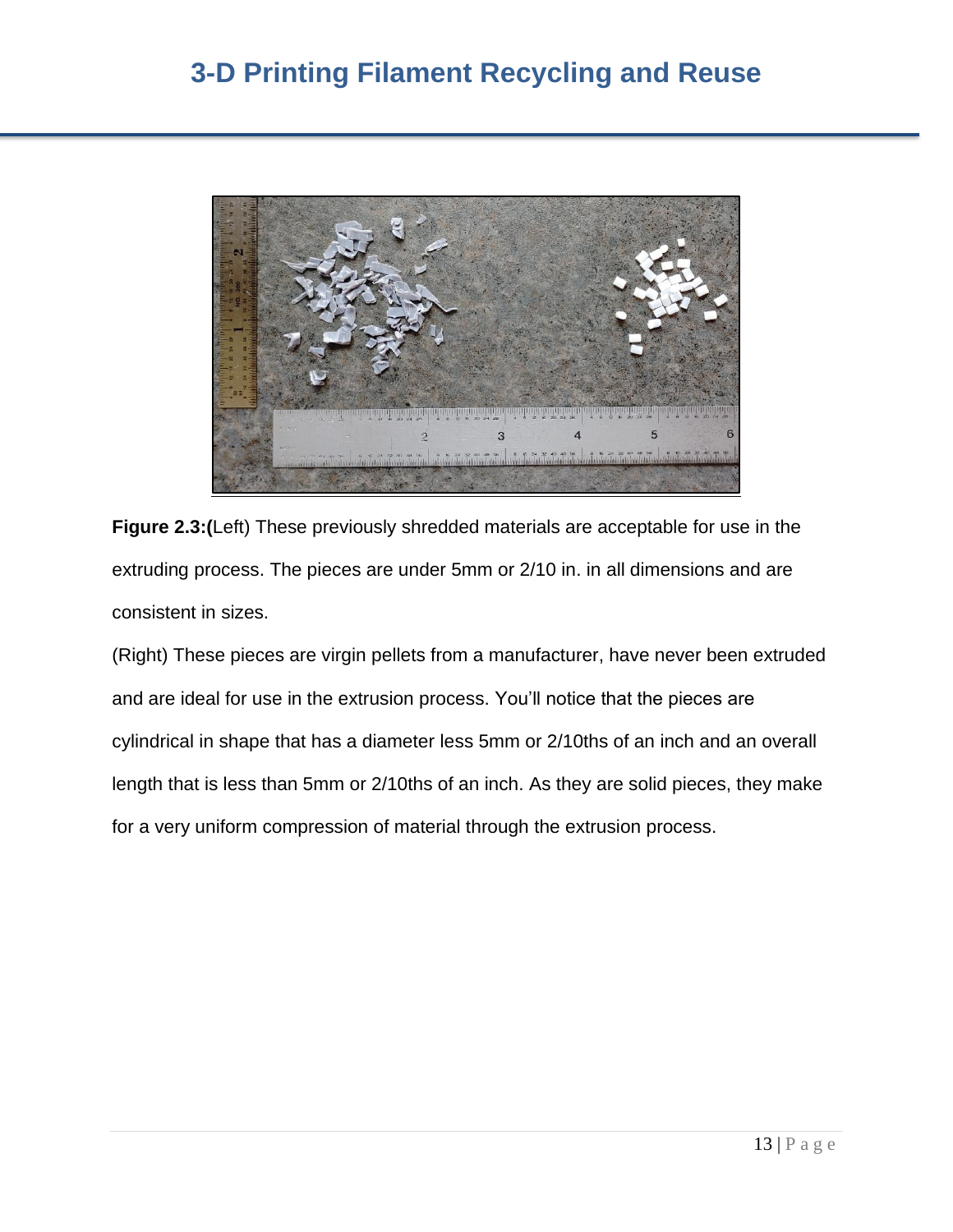#### **PART 3: Setup and demonstration of filament extrusion and filament spooling**

- This is the stage of the extrusion process to turn dried and shredded materials back into useable filament in 3D filament printers.
- Each setup will have its own unique method, but in most cases you have two (2) different orientations for these setups.
	- o Vertical orientation
		- This setup will have the nozzle of the extruder pointing down to allow gravity to control the stretch of the material being extruded.
		- An example of this can be found at [FilaStruder](about:blank) (https://www.filastruder.com/)
	- o Horizontal orientation
		- This setup will have the nozzle of the extruder pointed to the side, with a slight sag to where the filament will be spooled. This method is more common because it doesn't not require a vertical mounting to a wall or framed structure and can be placed on any flat surface.
		- An example of this can be found at [Felfill](about:blank) [\(https://felfil.com/?v=5ea34fa833a1\)](about:blank) or [Protocycler+](about:blank) [\(https://redetec.com/\)](about:blank)
- You will want to make sure that you have the correct nozzle in your extrusion setup prior to starting the extruding process.
	- o 1.75 mm filament is the most common filament used in 3D printers with smaller build volumes.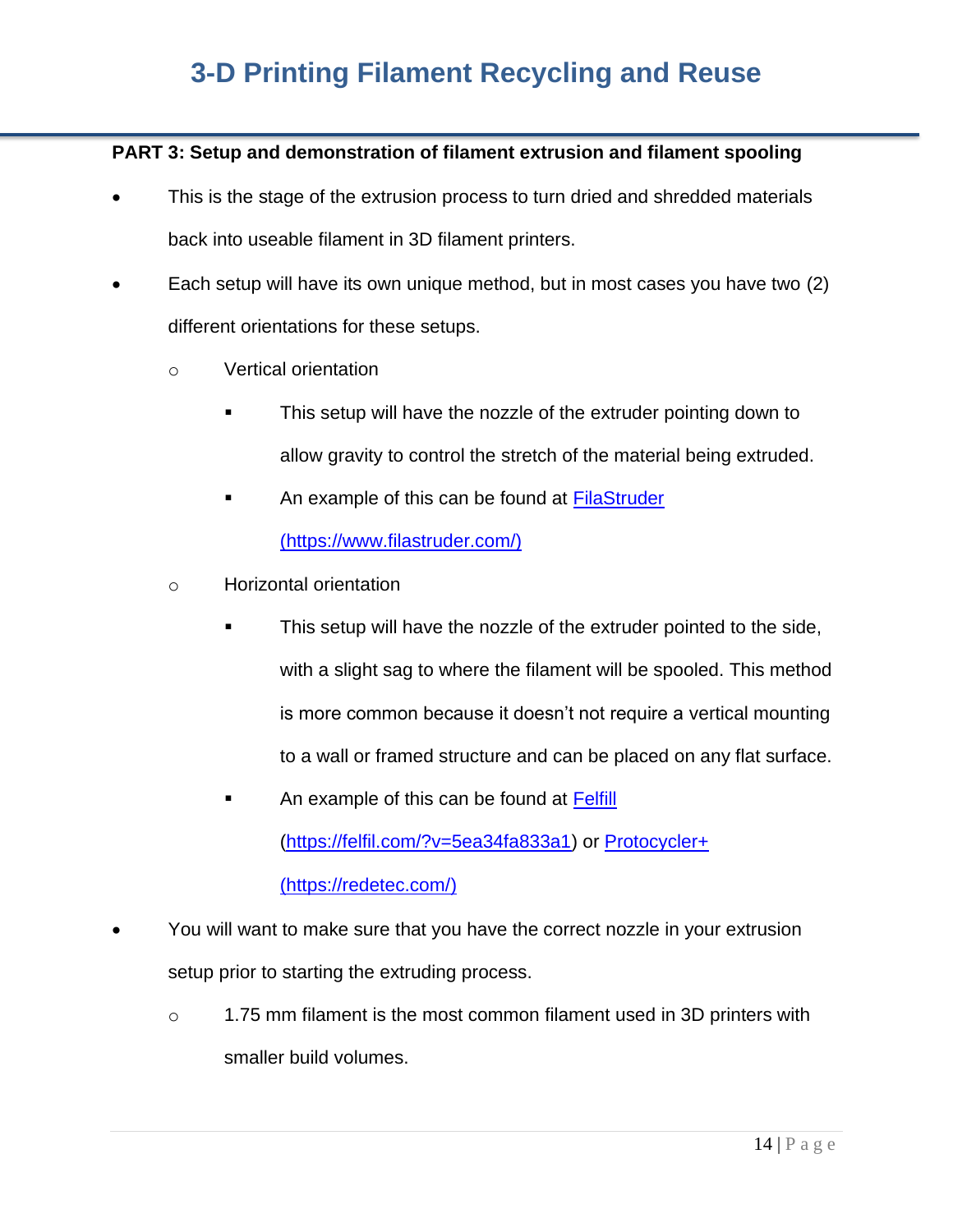$\circ$  2.85 mm filament is used with larger build volumes that exceed 250 mm  $\times$ 150 mm × 150 mm.

NOTE: depending on your specific setup, sometimes nozzles that are oversized or undersized are required to make the desired finished filament. In most cases, the default setup that the filament extruder was setup with is capable of making the correct filament size.

- With setup of the filament spooler or winder you will want to make sure that it is the appropriate distance away from the extruder that is specified by the manufacturer.
	- $\circ$  Too great of a distance and the filament will stretch to thinner sizes.
	- $\circ$  Too short of a distance and the filament won't have enough stretch and will be bigger than the desired size.
- With most spoolers or winders, you can use any old filament spools that you have from previous filament purchases because the spooler or winder will have an adapter to hold most common sized filament spools.
	- o A filament spooler isn't necessary, but it does make the job easier in the end. You can have your extruder direct print to the floor or into a storage container if you decide to spool the filament at a later time.
		- If you decide to store the filament into a storage bin, don't forget to place a dehydrator within the storage bin. Remember that just because it was dry when you made it doesn't mean that it can't get wet before you use it.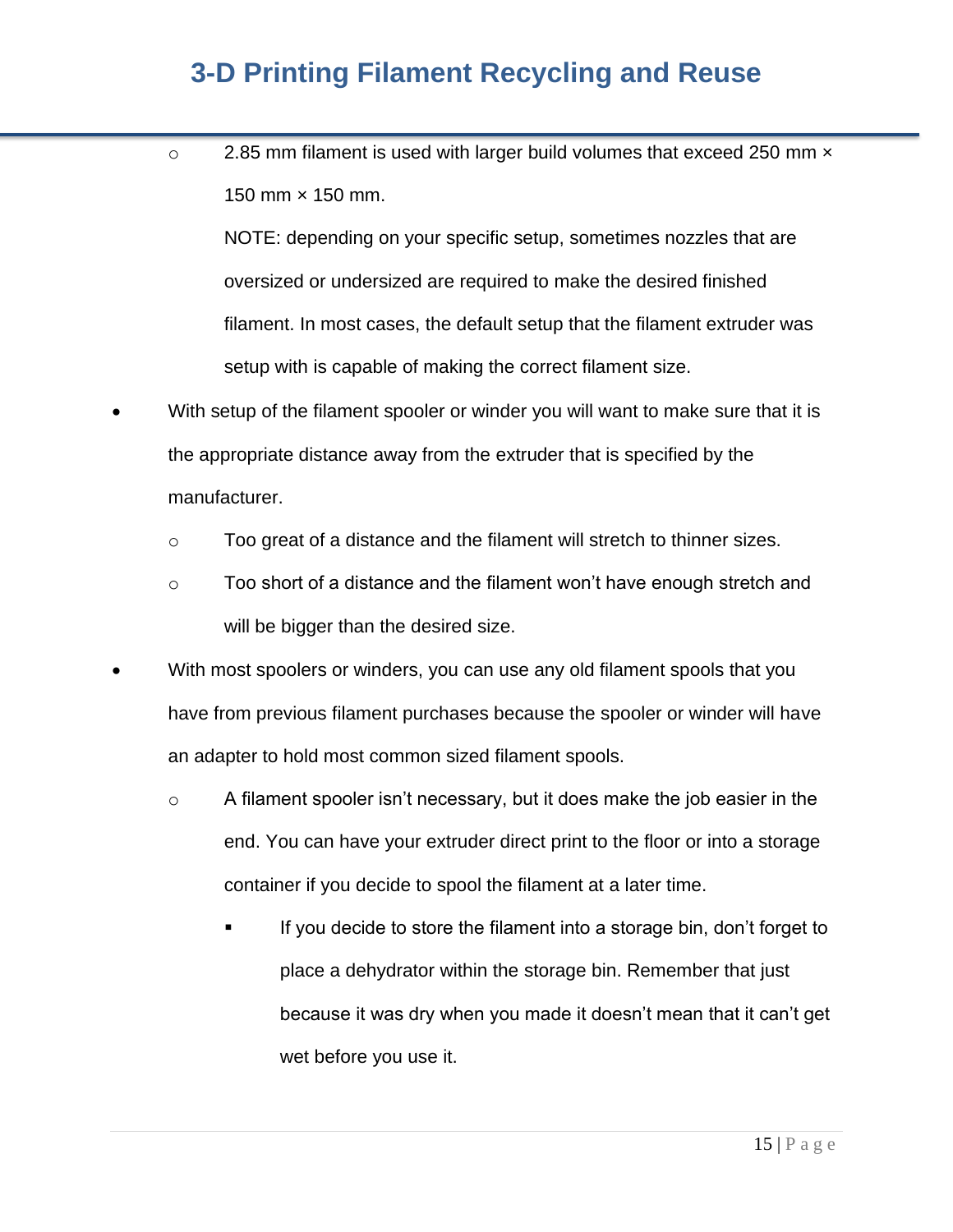- Within the previous two (2) pieces of equipment there may be a laser that measures the finished diameter of the filament being extruded and based on what size the laser reads during extrusion you can increase or decrease variable inputs to control the finish size of the filament. If your equipment doesn't have a laser to measure the size of the filament being extruded, you can use the caliper to measure the filament at its solid state. This is not ideal and may require you to snip and make much needed manual adjustments.
	- Once you have your materials and equipment, we can start with the different parts of the filament extruder.
	- **Figure 3.1** shows the general parts of a filament extruder.



**Figure 3.1:**

- o **Hopper**: the open mouth that you add/pour shredded material or virgin pellets.
- o **Drive motor**: the engine that drives the screw to rotate and extrude.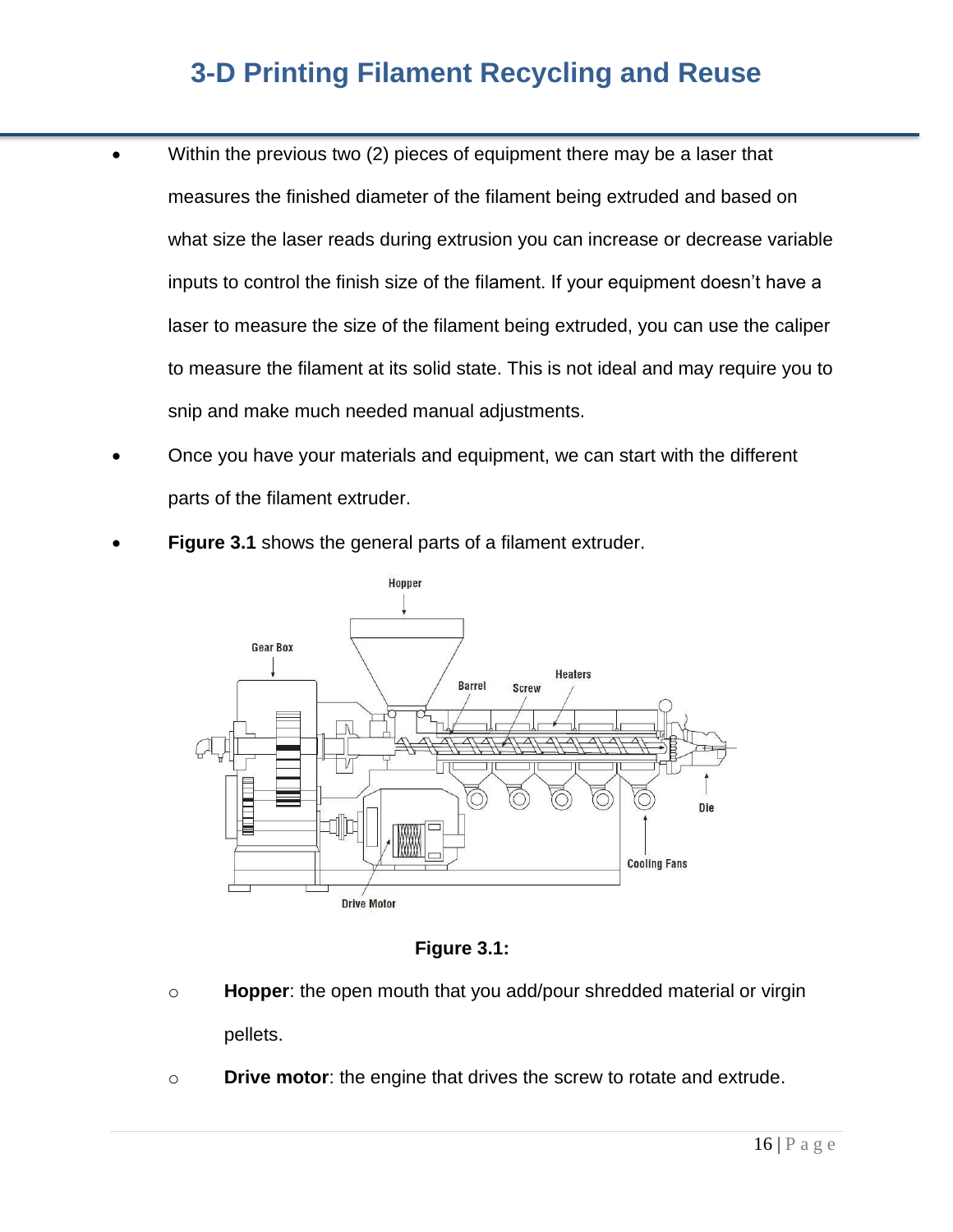- o **Gearbox**: ability to multiply the power of the drive motor and reduce overall RPM's to a safe and manageable parameter.
- o **Barrel**: the housing around the screw that retains the rotational pressure inside created by the screw.
- o **Screw**: the part that rotates at a controlled speed to feed shredded material or virgin pellets through the heated section of the barrel where it meets the nozzle.
- o **Heaters**: a small electric heating blanket that raises the temperature of the barrel so that the material inside can reach its molten state before it is compressed into the back of the nozzle.
- o **Nozzle/Die**: the part that has a specific size hole in the center with a conical taper opposite of the hole to allow for the material to be fed.
- **Figure 3.2** shows the parts of a filament spooler manufactured by [Felfill.](about:blank)

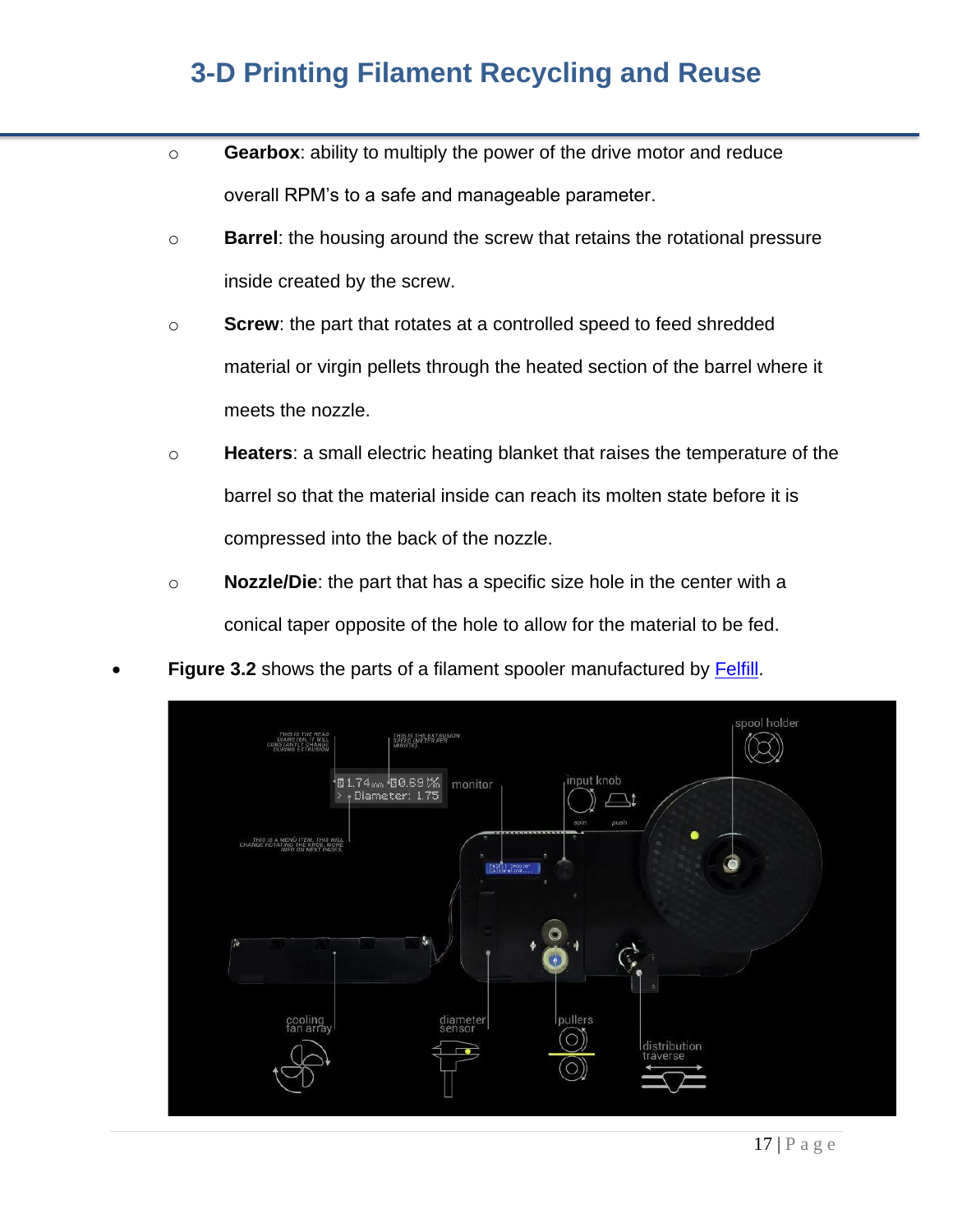#### • **Figure 3.2:**

- o **Cooling fan array**: this is used to cool the filament being extruded back into a solid state to be measured by calipers or the diameter laser sensor.
- o **Diameter sensor**: measures the diameter of the filament being extruded as it passes by. With some machines this will also be used in determining how quick the spooler should turn the empty spool for the finished filament to wind on properly.
- o **Pullers**: adds tension to the filament to create the necessary slack in the filament to maintain a consistent size.
- o **Distribution traverse**: (optional) used to feed the filament across the opening of the spool instead of it spooling all in one place on the empty spool.
- o **Spool holder**: loaded with your empty spool to wind your recently extruded filament onto.
- With all parts setup, you will start by turning on the filament extruder and allowing it to warm up the heaters around the barrel. If you try to extrude too quickly before the barrel has enough time to heat up, there will be excess pressure going into the nozzle/die or air pockets from the material not being compressed together before being extruded. Below is a table of extrusion temperatures for the most common filament types provided from the manufacturer [Felfill.](about:blank)

| <b>Material Type</b> | <b>Extrusion Temperature Range °C</b><br>(°F) |
|----------------------|-----------------------------------------------|
| PI A                 | 187 °C (369 °F) – 210 °C (410 °F)             |
| <b>ABS</b>           | 205 °C (401 °F)                               |
| <b>PFTG</b>          | 210 °C (410 °F)                               |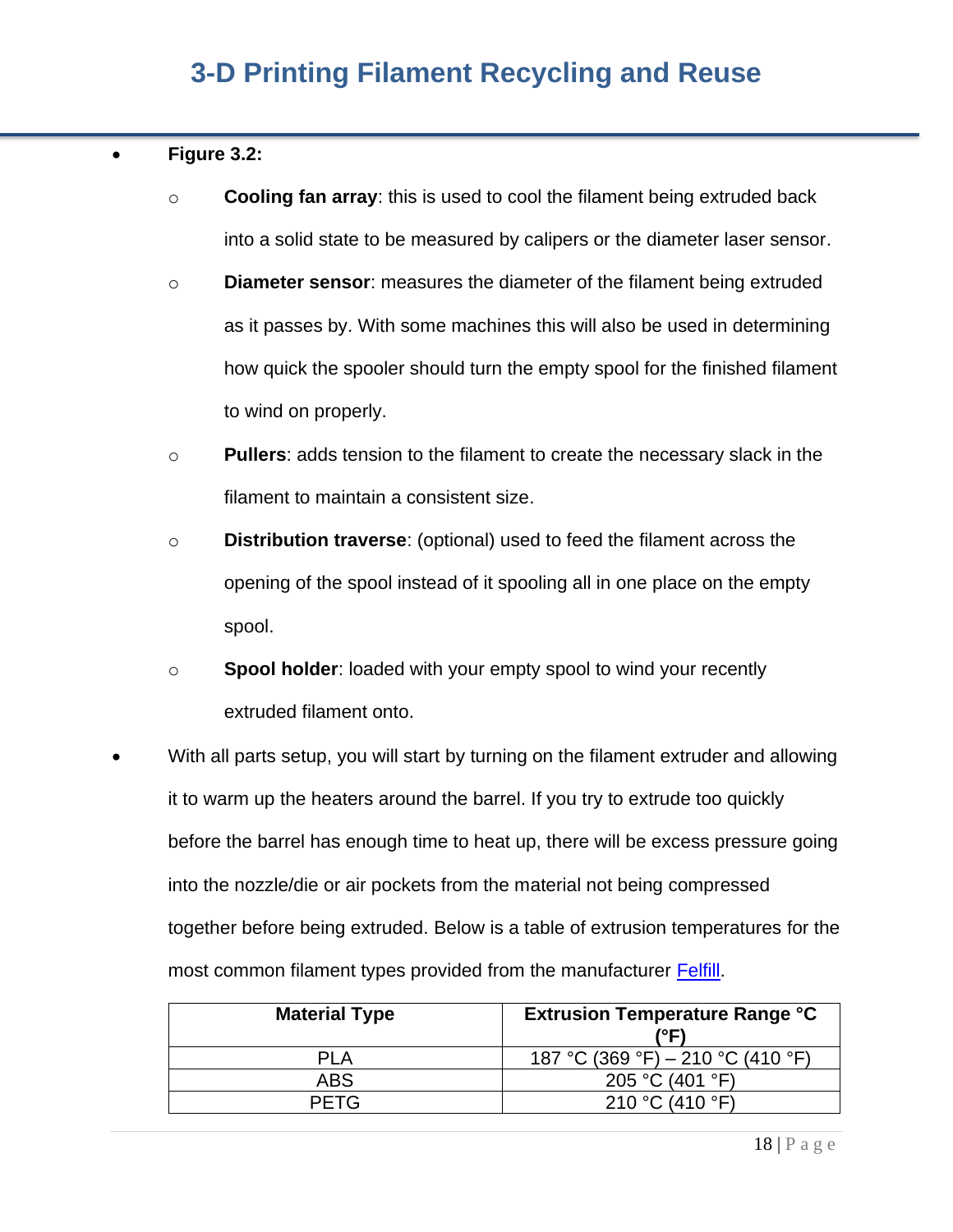- Once the extruder has reached the required temperature, check to make sure that the motor, gear box and screw are operating. Most extruders have a common ON switch. Once the machine is ON and everything is running, you only need to adjust the RPM's of the screw and the temperature of the heaters.
- If everything is working properly, you can add/pour your material into the hopper.
	- $\circ$  Be careful not to flood the hopper and cause a jam in the mouth before the material even reaches the screw. This can cause air pockets during the extrusion process.
- After a short while of feeding the material into the barrel, filament should begin extruding from the nozzle/die.
	- $\circ$  If filament is not extruding, it may be because the barrel has not reached the appropriate temperature to melt the material. This is why it is important to have the extruder preheated and to have consistently shredded material.
	- o Large sized material requires more heating time in the barrel to melt.
- Once the filament begins extruding, you will then feed the filament through a cooling fan array to bring the filament's temperature down to become solid.
	- o Sometimes it is necessary to clip the first few inches of the extrusion due to contamination elements inside the nozzle/die. After you clip the end you should have more consistent filament being extruded to feed onto the spooler.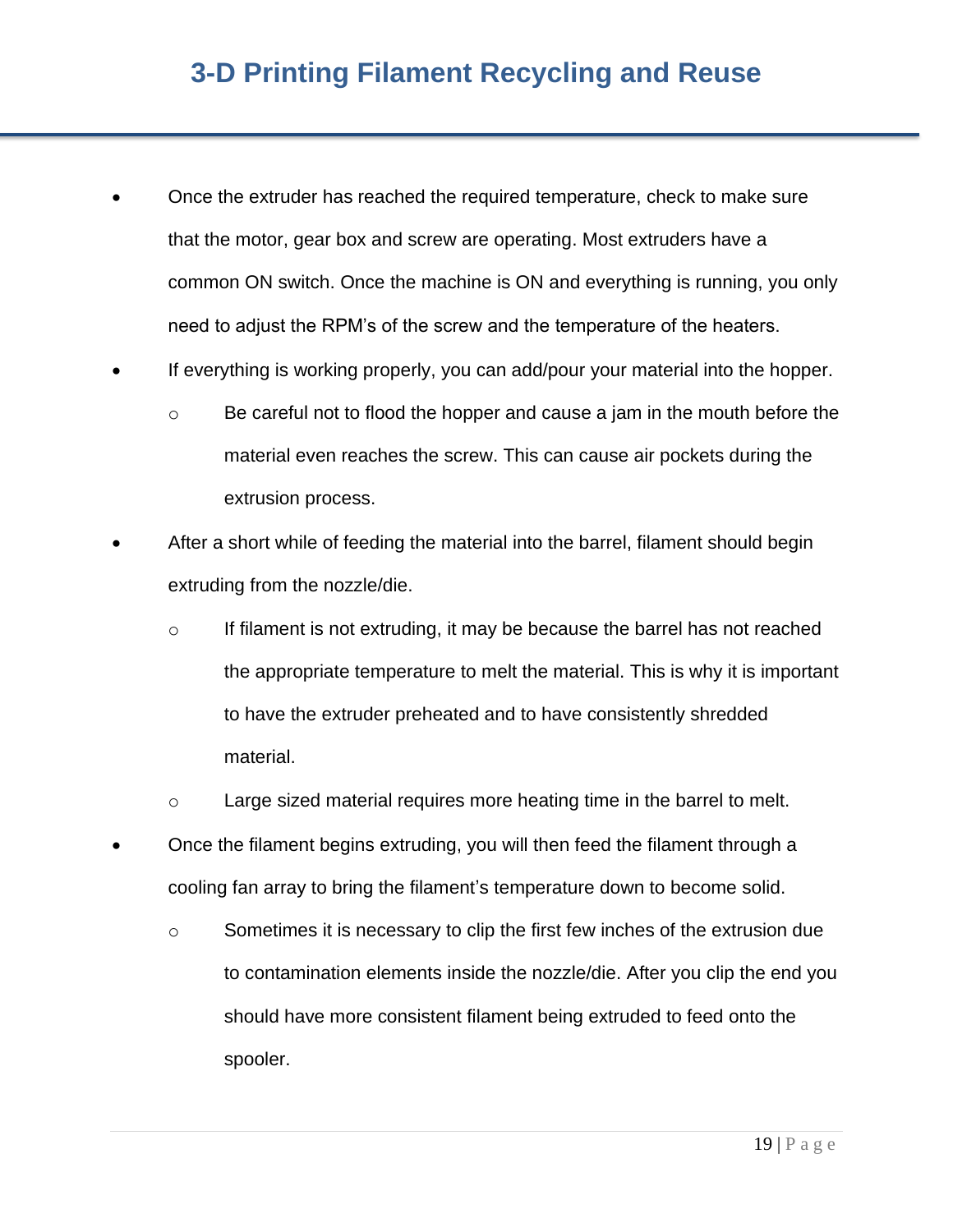- o During the extrusion process, your extruder may adjust the screw's RPM to increase or decrease the extrusion rate out of the nozzle. This adjustment would be determined by the laser sensor on the filament spooler that reads the current diameter of the filament being extruded.
	- If the filament coming out is too large than the RPM of the screw must be reduced because too much material is being forced through the nozzle/die.
	- If the filament coming out is too small than the RPM of the screw must be increased because too little material is being forced through the nozzle/die.
- When you have enough filament being extruded to feed through the cooling fan array, it will then have to be fed through the laser sensor for measurement, through the pullers and onto the empty spool.
	- o When there is enough filament to attach to the empty spool, you can manually wrap the filament on the spool, tape it to the center of the spool or tuck the end of the filament into one of the holes that exists on most filament spools that is used to retain the ends of the filament during storage.
	- $\circ$  Make sure, whichever method you choose to attach the filament to the empty spool that it is secure because if it does not hold then the spooler will end up creating a loose and unmanageable spool of filament.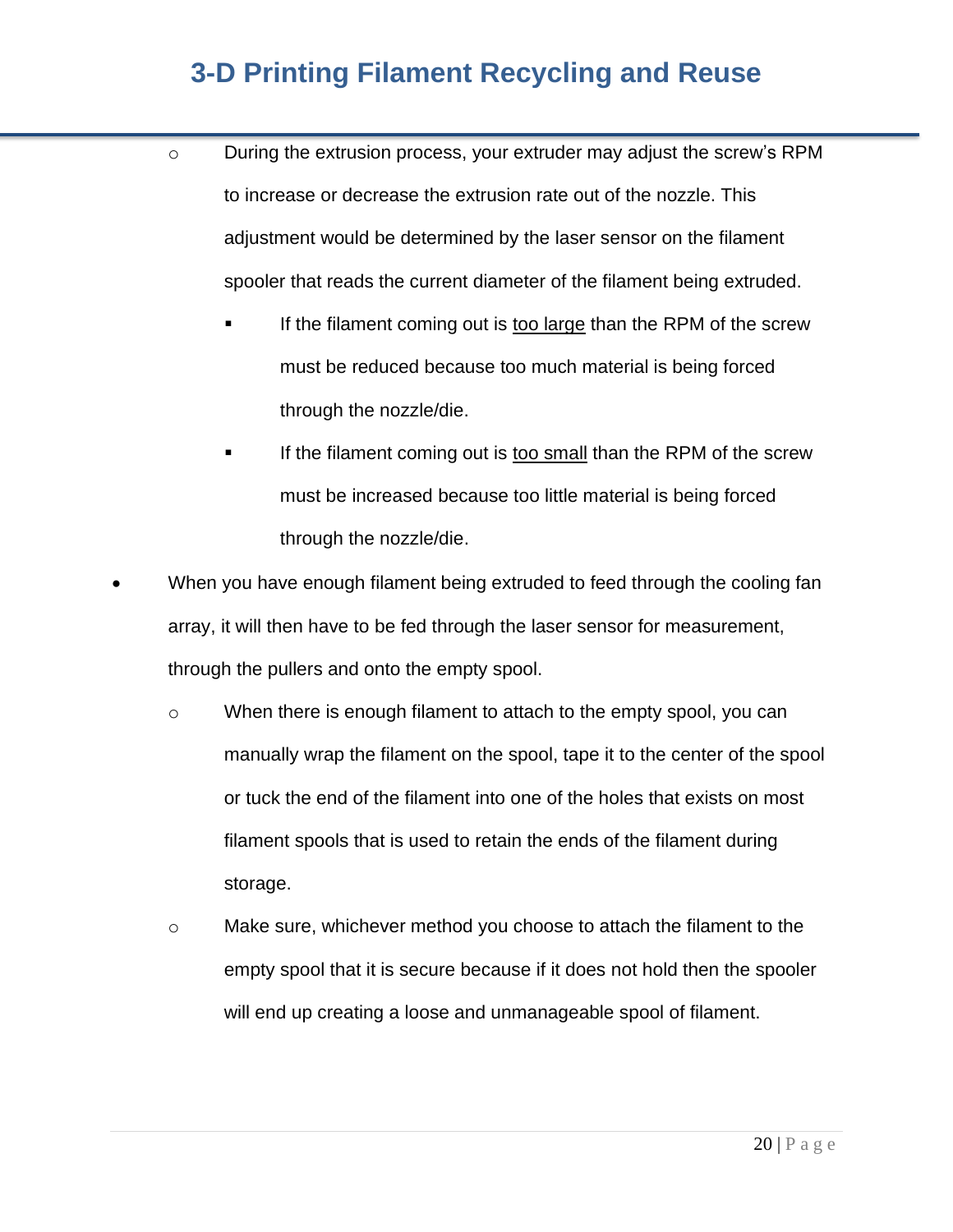- If your equipment does not have a control to increase or decrease the RPM of the screw, it is possible to adjust the diameter of the filament by using the pullers on the spooler or gravity along the line of extrusion.
- Once you have adjusted all the necessary settings to get the correct size filament, all that is left is to continue feeding the hopper with shredded/virgin materials and keep an eye on the spooler to make sure that the filament continues to spool onto what was an empty filament spool.

### **References:**

Filastruder (DIY setup of filament extruder and spooler)

[www.filastruder.com](about:blank)

Felfil (Felfill EVO extruder and spooler setup)

[https://felfil.com/](about:blank)

ReDeTec (Protocycler+)

[https://redetec.com/](about:blank)

Green River College (Manufacturing Technology and Additive Manufacturing)

[www.greenriver.edu](about:blank)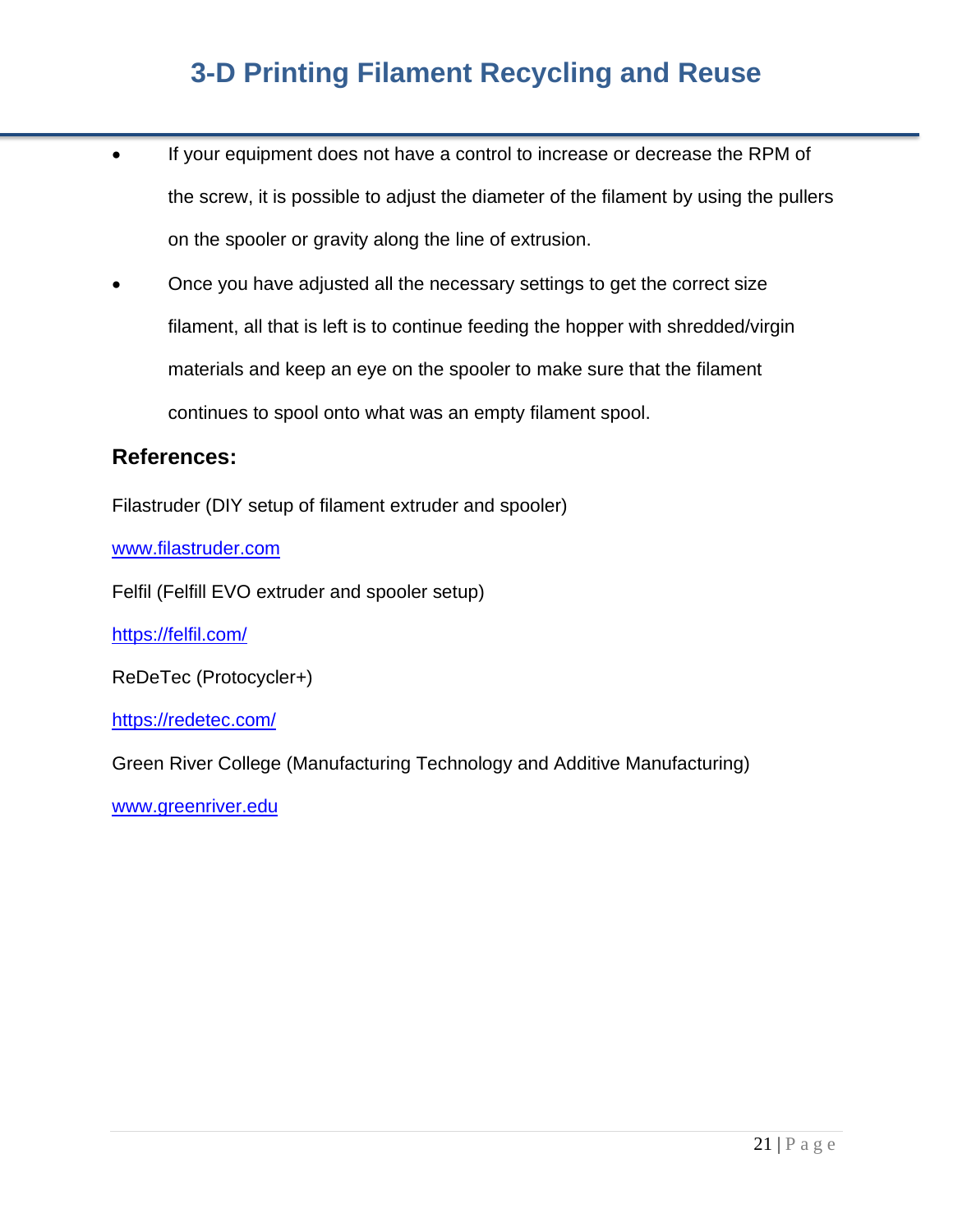### **Student evaluation**

- 1. Through all of the processes required in this demonstration, what do you think was the most important part to ensure a quality extrusion?
	- a. ANSWER: acceptable answers will be the separation/sorting of materials, keeping the material dry before-during-after and consistent shredded/virgin materials.
- 2. Describe the process during the extrusion of the filament.
	- a. ANSWER: shredded/virgin materials into the hopper, rotating screw feeds the material down the barrel into a heat zone that brings the material to a molten state. That is then forced through a nozzle/die.
- 3. What factors can cause separation in the filament during the extrusion process? (i.e. breaking in the filament or gaps)
	- a. ANSWER: inconsistent feeding of material into the hopper, jamming of material in the screw and barrel, mixing of materials that have require different molten temperatures or the temperature of the heat zone is incorrect for the material being extruded.
- 4. Do different materials require different temperatures and different extrusion rates?
	- a. ANSWER: Yes

### **Instructor evaluation**

1. Were there any complications during the demonstration that **couldn't** be prevented?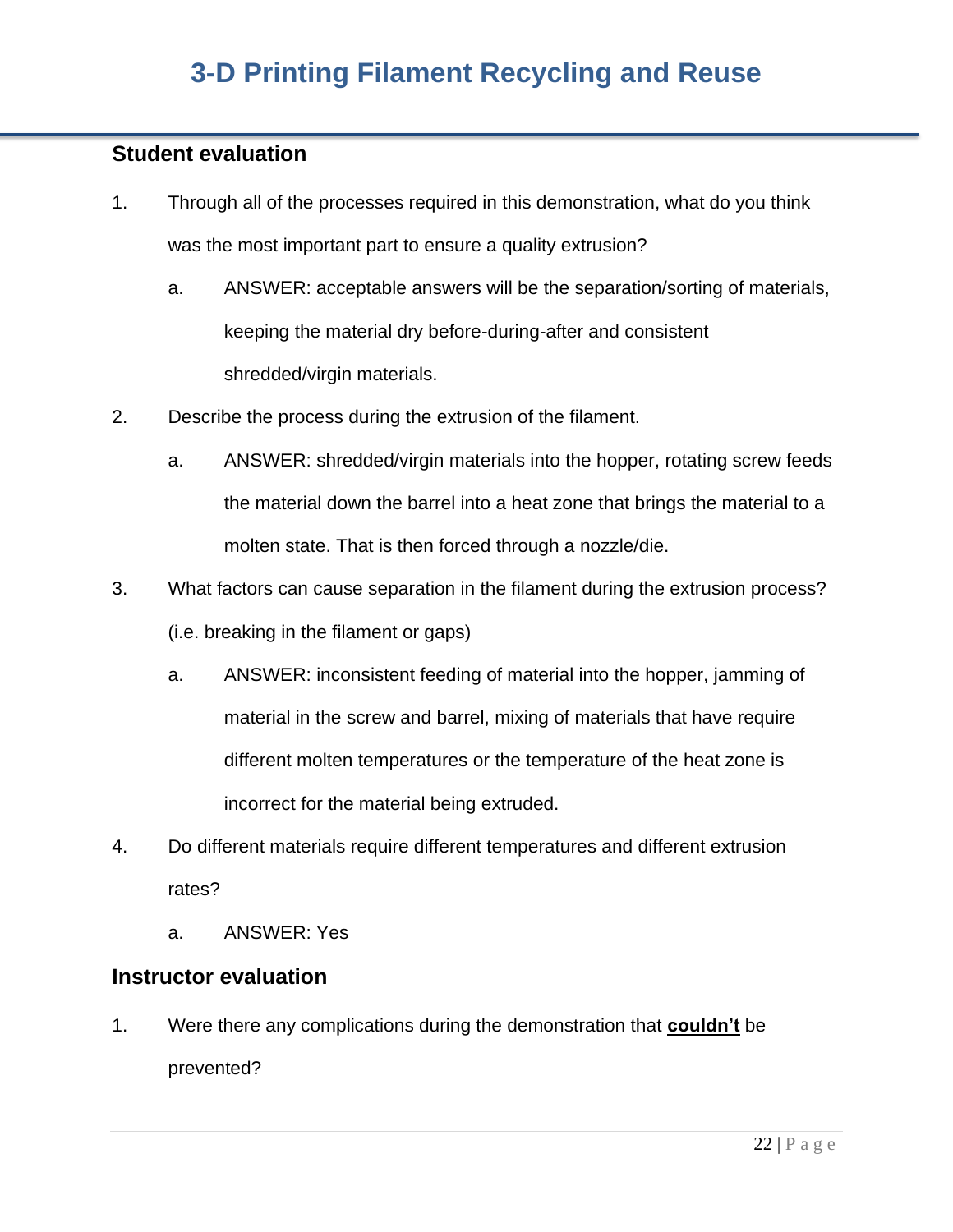- 2. Were there any complications during the demonstration that **could** be prevented
- 3. Is there any information that you feel would have been helpful to this demonstration?

### **Demonstration evaluation:**

- 1. How would you rate the clarity of the professor? Did he/she seem knowledgeable?
- 2. How would you rate the content of this demonstration? Was it informative or practical?
- 3. Is there anything you would add to make this demonstration better?
- 4. Would you recommend this demonstration to a friend?
- 5. How would you rate the difficulty of this demonstration? In regards to understanding the process and terminology.